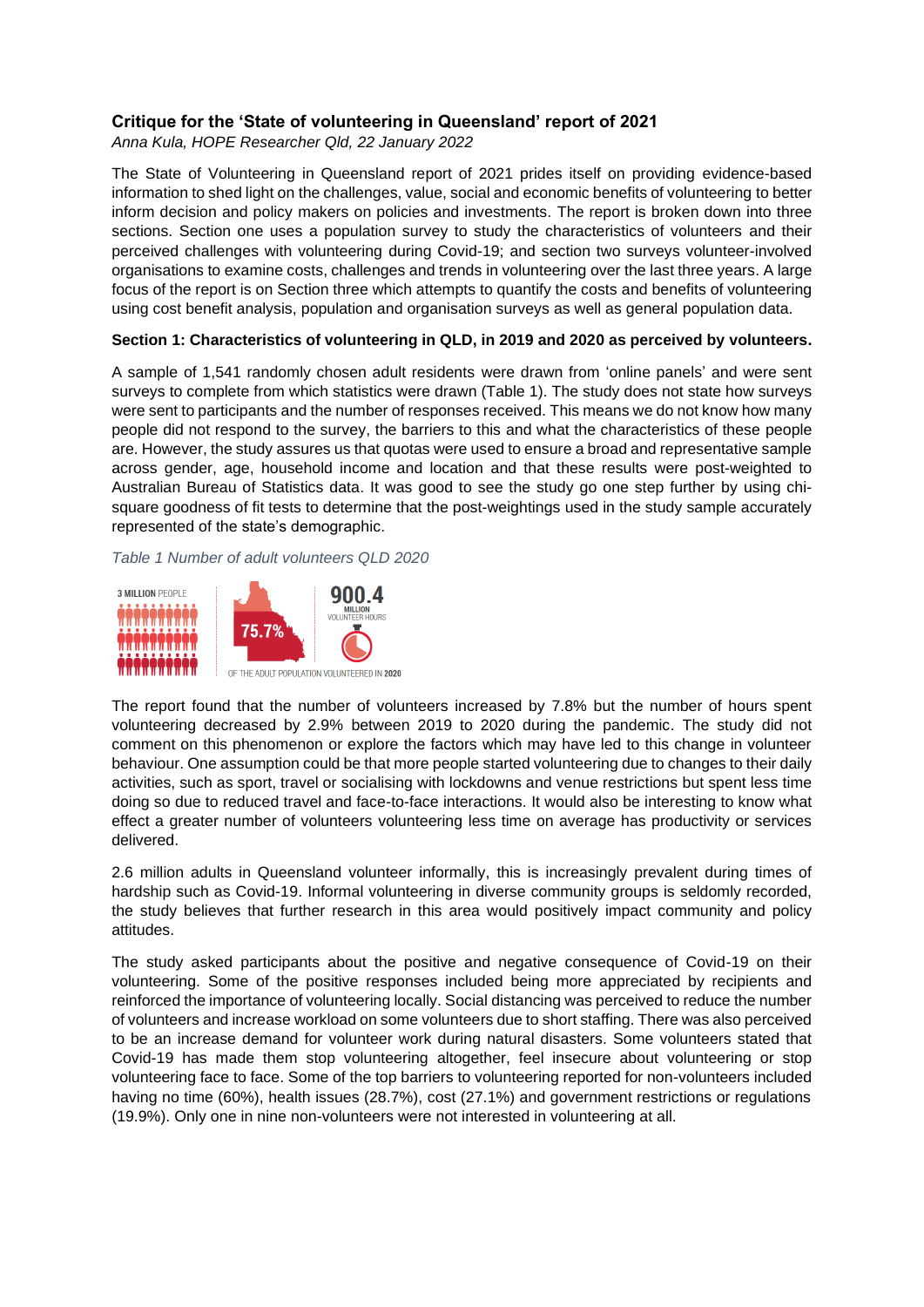## **Section 2: The experiences and perspectives of volunteer-involving organisations in QLD.**

Organisations self-selected to participate in an online survey which generated a convenience sample which was not randomised. The study showed a good cross-section of responses from the 594 organisations sampled with 10 to 33,000 volunteers per organisation. 79.5% of participating organisations were a not-for-profit or community organisation, 19.4% government department or agency and 1.2% private or commercial enterprises. It is unclear whether this is proportional to the total number of volunteer-involved organisations in Queensland. Only 71.7% organisations provided financial data which could be used by the study.

Organisations provided information on the types of volunteers they worked with (table 2), how organisations motivated their volunteers and how they were recruited. There appears to be a wide cohort of people who volunteer of all ages, skills, abilities, background and employment types. Interestingly, only 10% of organisations reported having volunteers that work remotely or online. Where there was perceived to be a mismatch between the findings of the population survey (from section 1) and the organisation surveys the population survey data was preferred. No further explanation was given as to the types of discrepancies.

#### *Table 2 Profile of volunteers in organisations*



Personal connections and relationship building was the most widespread method used to motivate volunteers used by two-thirds of the organisations sampled. Different types of training were used as a means to motivate volunteers by most organisations. Out of hours gatherings, events and celebrations were another important means of motivating volunteers.

#### **Issues faced by volunteer-involving organisations**

More than half of the organisations agreed that the following volunteer-related issues were very important to their organisation; volunteer retention (ranked 'very important' by 77% of organisations), volunteer appreciation and recognition outside the organisation and by the community (67.2% and 58.3% respectively), volunteer management (64.7%), volunteer recruitment (64.5%) as well as volunteer rights, responsibilities, protection and dispute management (57.1%).

More than half of the organisations sampled ranked the following organisation-related issues as being very important to them; financial viability or sustainability (78.8%), access to funding, grants or sponsorship (73.5%), organisational governance (67.5%) as well as organisational culture, inclusion and diversity (61.9%). Fewer volunteer-involved organisations regarded project/ program and change management, impact measurement, evaluation and reporting and access to volunteer management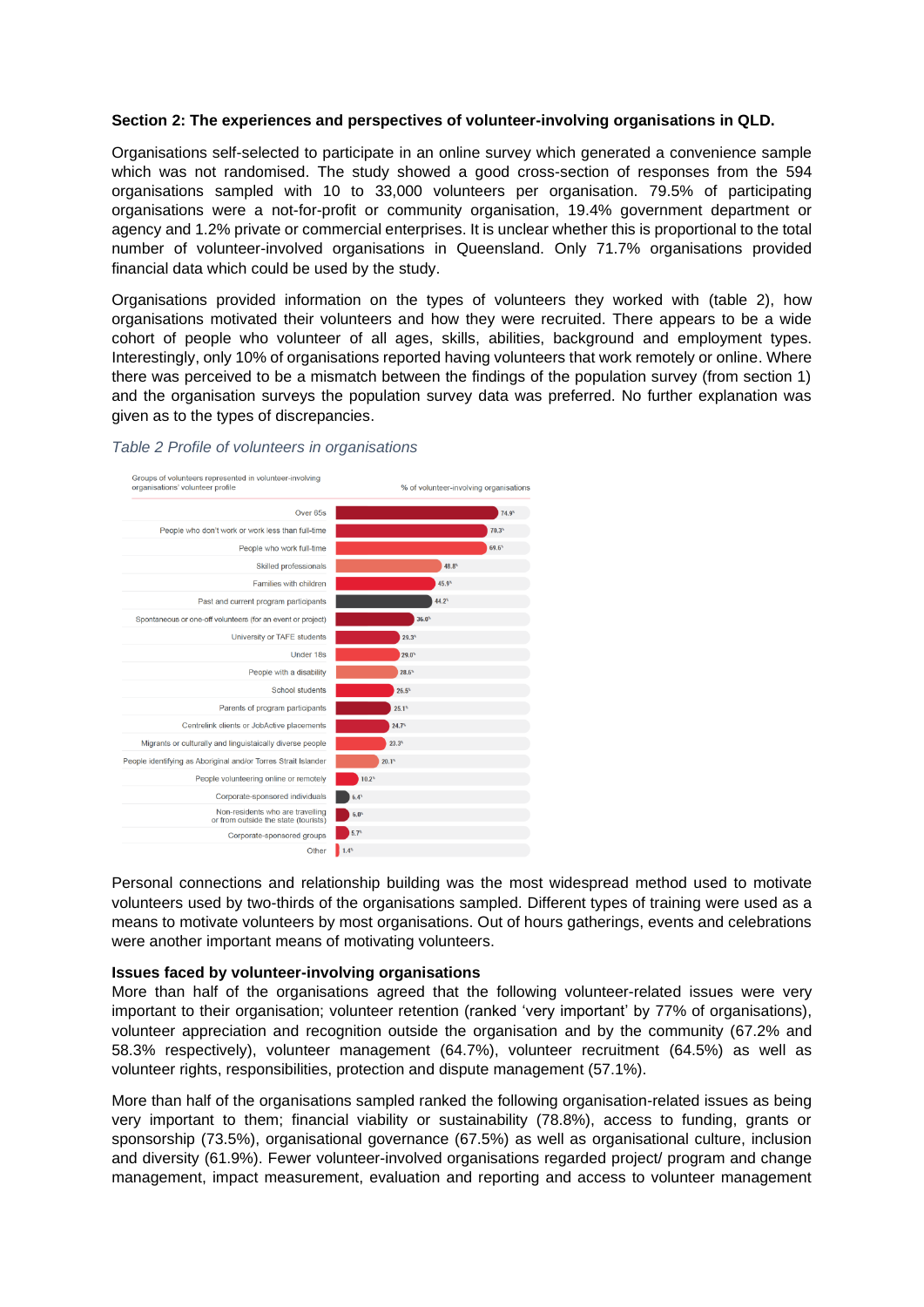resources as having very high importance to their organisation. External issues deemed very important included risk, insurance and legal issues (ranked by 65.3%), volunteer fatigue (62.6%), engagement with government/policy (54.9%) as well as red tape or regulatory requirements (54.7%).

The study found that volunteer management was ranked as the 'top issue' volunteer organisations wanted help with as voted by 38.8% of organisations. Interestingly, this area was more frequently given top priority than access to funding, grants or sponsorship (voted by 15.2% of organisations), external volunteer appreciation (11.4%) and recruitment (11.4%).

## **Trends in volunteering**

About half of the organisations sampled did not see a significant change in the number of volunteers volunteering only occasionally, online or from home and felt that volunteers wanted about the same amount of training as in the past three years. 70.3% of organisations agreed that the number of volunteers wanting more flexible hours had not changed in the last 3 years, despite the pandemic. Similarly, more than half of the organisations sampled did not see a significant change in the hours people wished to volunteer, the number of university students volunteering, availability of board-level volunteers or the number of volunteers claiming expenses.

About half of the organisations believed that companies volunteered their employees time less and a third believed that the number of volunteers was decreasing in the last 3 years. Despite this most organisations believed that they would see more or the same number of volunteers in three years' time.

## **Section Three: The costs and benefits of volunteering in QLD**

A comprehensive cost analysis approach was used to measure the value of volunteering through its gross contribution to the community. The study examined the costs and benefits of volunteering in the community, both financial and non-financial, cost to the volunteer and avoided costs by the community. Volunteering is seen to improve the overall wellbeing of individuals and the community at large, as such not all impact can be measured in terms of financial benefit. Here the cost-benefit analysis has been chosen in attempt to price the social, cultural and economic impacts of volunteering in the community objectively, without disregarding the other non-financial costs and benefits of volunteering.

The cost benefit analysis approach used by the study can be broken down into several parts:

- 1. Financial analysis is used to estimate total volunteer activity, which is also used to measure efficiency, resource use and investment by individuals and organisations for volunteering
- 2. Revealed preference methodology to estimate the direct and opportunity costs of volunteering
- 3. Input-output analysis to benchmark economic outcome, used to measure demand for a service or good produced by volunteers compared to what is actually delivered
- 4. Stated preferences (of consumers, volunteers or organisations) to price benefit to an industry
- 5. Econometric analysis to quantify avoided costs to the community, by quantifying the effect different factors may have on one another.

*Table 3 Volunteer hours donated*

Therefore, the 900.4 million hours donated to the Queensland community by volunteers in 2020 came at an opportunity cost to donors of \$13.9 billion (Table 20)



### **The cost of volunteering**

The economic cost of volunteering in the state is estimated to be \$20.4 billion broken down into individual costs, organisational costs, and the cost of 'lost opportunity'. The study found that individual volunteers spent on average \$1,600 on volunteering in 2020, a sum of \$4.3 billion overall, and were reimbursed only 11.4% of that expense. More than fifty percent of this was spent on travel, food and membership costs such as licences and subscriptions. A much smaller amount of \$2.2 billion was spent by volunteer organisations in 2020 with 45.2% of expenses going towards wages and salaries related